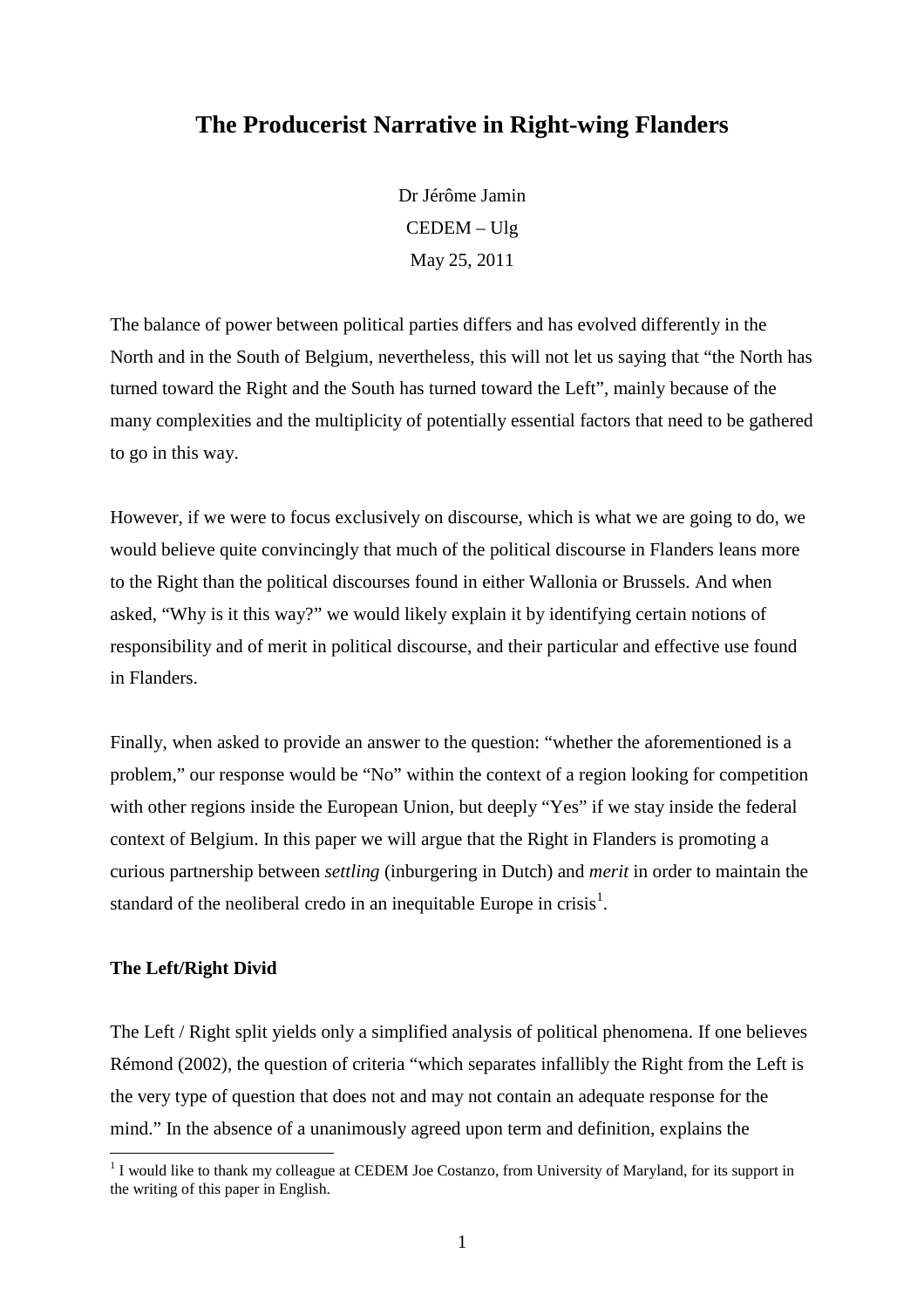historian, "there is no other way than to search the past for signs from which to build a concept of Right and Left." And if you follow this path, he adds, it does not take long "to discover that every, or almost every, major theme has been a subject of ideological controversy and was, in turn, the prerogative of the Right then the Left, and visa versa, and then back again." (Author's translation of Rémond, 2002: 30 and 31).

If Rémond has France in mind when he is writing his article, we believe this fact fits also with the Belgian situation, all the more if we take into account the coalition systems in Belgium, France and several Western countries. In fact, people from differing political points of view have had to work closely and collaboratively in the establishment of centrist policies, sometimes leaning slightly toward the Left, sometimes slightly toward the Right, according to the agreed-upon terms of those in government. In explaining the French-speaking Belgian Socialist Party (*le Parti socialiste, PS*), Olivier Bailly (2010) suggests that even "while in power, the [Socialist] party manages to embody the contestation and resistance to neoliberalism represented by the Belgian federal state." This discourse, he adds, is "facilitated by an electoral system where the necessary alliances let the parties avoiding responsibilities for the policies put in place." Ultimately, the "PS accomplishes its *tour de force* by being both seasoned and youthful, rebellious and in power, Leftist in its discourse all the while implementing Right-leaning decisions in practice. The PS engages in the liberalisation of public services, in drastically controlling the unemployed and in lengthening the duration of careers." (Author's translation of Bailly, 2010, 3).

If we focus exclusively on the analysis of discourse and not on actions to address a Rightleaning Flanders or a Left-leaning Wallonia, the challenge would be different and in many ways it would be more plausible to identify clear differences between the rhetorical style of the Left and the Right. That said, from the outset, we think, and here we attempt to demonstrate, that it is worth emphasizing the discursive movement to the Right in the political rhetoric in Flanders as opposed to some hypothetical political discursive movement to the Left in the southern part of the country.

Let us examine the work of Bobbio who attempted to differentiate a Right from a Left discourse as it related to Equality (Bobbio, 1996). We pursue this line of inquiry because the rhetoric that we will analyze in the next section is based in part on the perception that people can have of their peers—in terms of equality between individuals ("Are we equal?")—and, in

2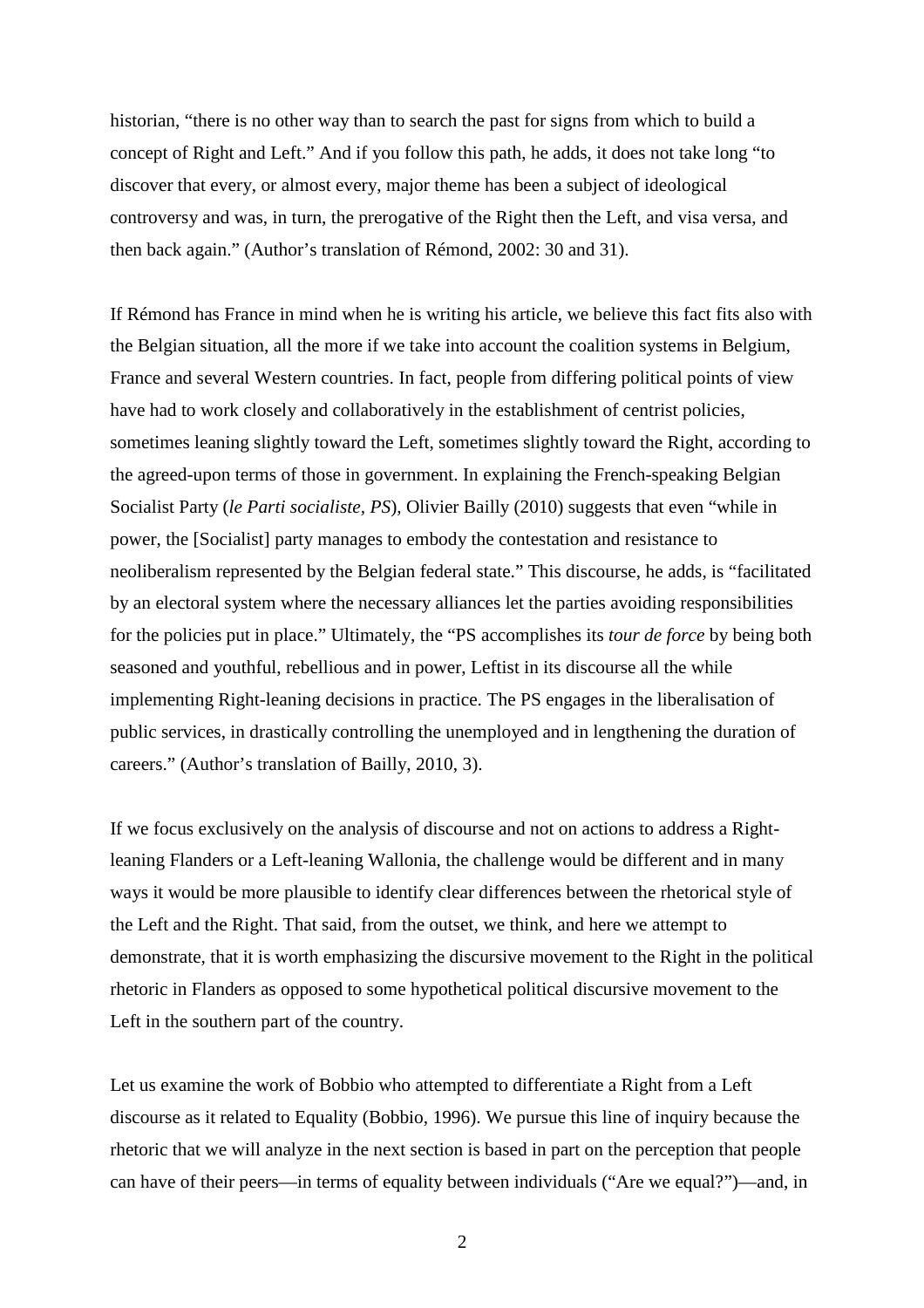part on the distribution and the criteria for the distribution of resources between individuals deemed equal, and between them and others deemed to be unequal, especially in terms of responsibility and merit.

For the man on the Left and the man on the Right, the fact that men are equal or not equal, Bobbio says, depends solely on the fact that "in the observing, judging and drawing of conclusions, we place more emphasis on what they have in common or on what distinguishes them." The difference between Left and Right rests on the fact that there are those who think that men are "more equal than unequal," and then there are those who believe that men are "more unequal that equal." Thus, the "egalitarian" discourse on the Left stipulates that "most of the inequalities that provoke its indignation—and those that the Left would like to see disappear—are of social origin, and as such, are able to be overcome, regardless of an individual's inherent qualities (intelligence, merit, responsibility, physical strength, etc.). While the discourse of the Right (the "inegalitarian") specifies instead that inequalities are "natural and, therefore, inevitable," and there will always be the strong and weak; the intelligent and unintelligent; the courageous and the lazy; and the responsible and irresponsible.

Further on Bobbio concludes: "on behalf of the natural equality," on behalf of the fact that under normal and similar circumstances everyone should follow the same path, the egalitarian would condemn social inequality, and "in the name of natural inequality, the inegalitarian would condemn social equality." But why condemn equality?

De Coorebyter offers us a closer look: the Right does not condemn equality but accepts it "conditionally." It "calls for equal rights or even equal opportunities, equality of citizens before the law, but it considers that a certain amount of inequality is inevitable and even desirable." Why? Because these inequalities reflect the "inequality of effort and merit." And by virtue of a "meritocratic principle (...), those who work more or work better should be rewarded" (Author's translation of de Coorebyter, 2010, 17). We should remember here the importance of *merit* and *accountability* in the analysis. It is these two criteria that allow the Right, not in its actions—which is too difficult to verify—but in its rhetoric, to distinguish itself from the Left. If men and women deserve equality at the start, nothing justify they should be equal at the finish, in particular because this may disappoint and discourage the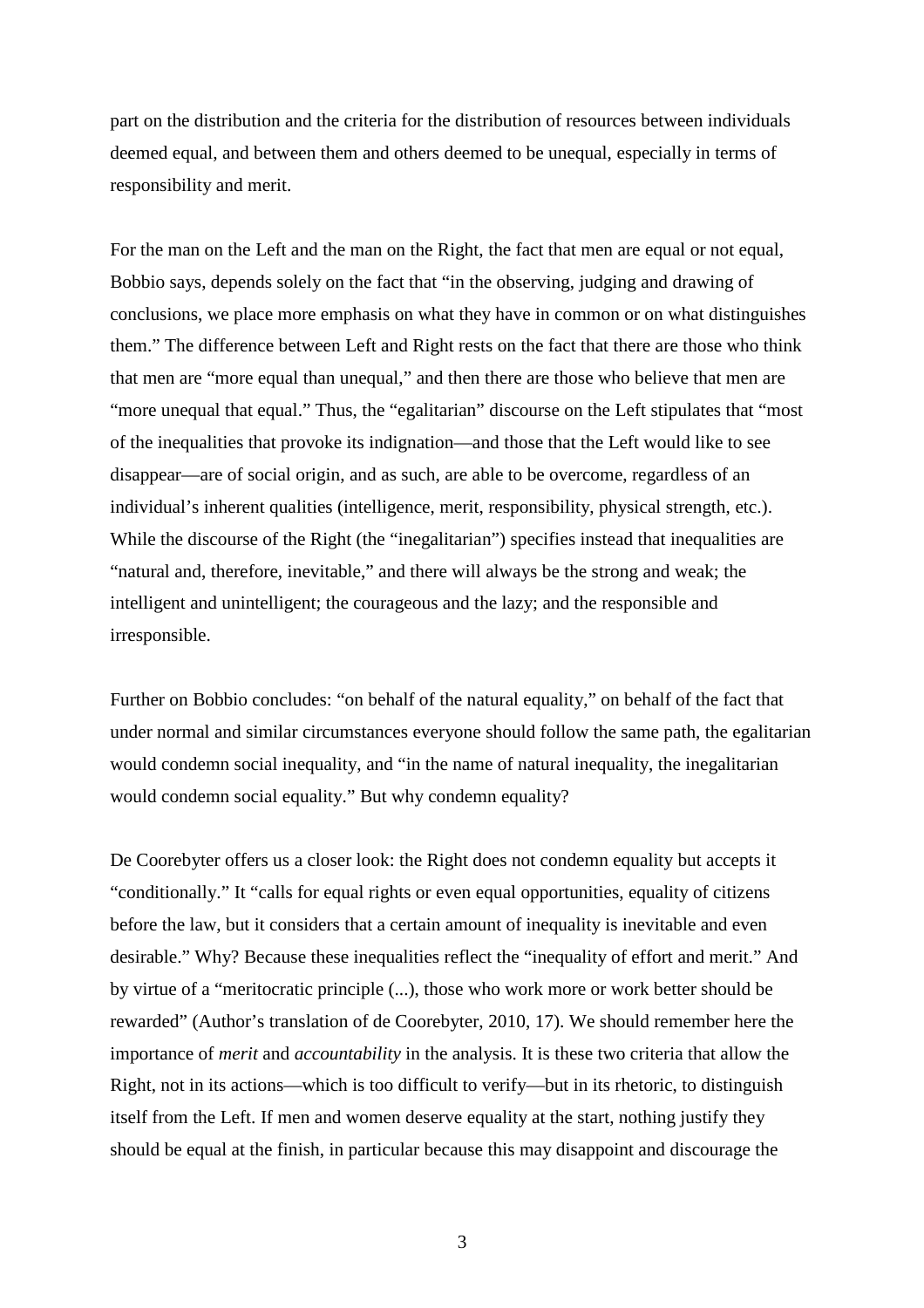meritorious among them, and further it could also limit the freedom of those who would "turned down" against their will for the sake of harmonization in terms of equality. In the rhetoric from the Right, merit and accountability are established as criteria that are likely separate workers from slackers, the brave from the fearful, the (individually) responsible from those on welfare, these criteria help establish a hierarchy and disparities in behaviours that do not only reveal differences, but also inequalities. And as stated above, the discourse on the Right could establish a wealth distribution system based on these inequalities, following the assumption that those at the top of the hierarchy (the deserving) should have access to collective resources more easily than those at the bottom of the hierarchy (the lazy). Here, m*erit* and *accountability* offer a way of rank ordering and a criterion for distribution.

## **"Producerist" Analysis**

If political discourse is clearly tending to the Right in the North and possibly to the Left in the South, then why is this so? To answer this second question, we propose analysing these discourses in light of the "Producerist" rhetoric found in the United States which revolves around notions of equality and inequality, of merit, of courage or honesty and of straightforwardness. In many respects, we believe that, unlike in Wallonia, this type of discourse has all of the ingredients to ensure its success and effectiveness in Flanders.

The English word "producerism" should not be translated either into "productionnisme" or "productivisme" in French because those two concepts refer to other concepts entirely. According to Berlet and Lyons (2000), producerism is one of the most basic structures of the populist narrative in the United States. Producerism suggests the existence of a noble and hardworking middle class that is constantly in conflict with malicious parasites which are lazy and guilty, and found at both the top and bottom of the social order. The characters and the details have changed repeatedly, but the main features of this conception of things have remained unchanged for nearly two hundred years (Berlet and Lyons, 2000: 348 and 349).

Theorized in the American literature on political groups present in the United States during the  $19<sup>th</sup>$ ,  $20<sup>th</sup>$  and  $21<sup>st</sup>$  centuries, Producerism, as described by Berlet and Lyons, refers first to the idea of a productive people, "the people of producers" (the *producers*). In broad terms, these "producers" are those responsible for producing all of the wealth of the nation, from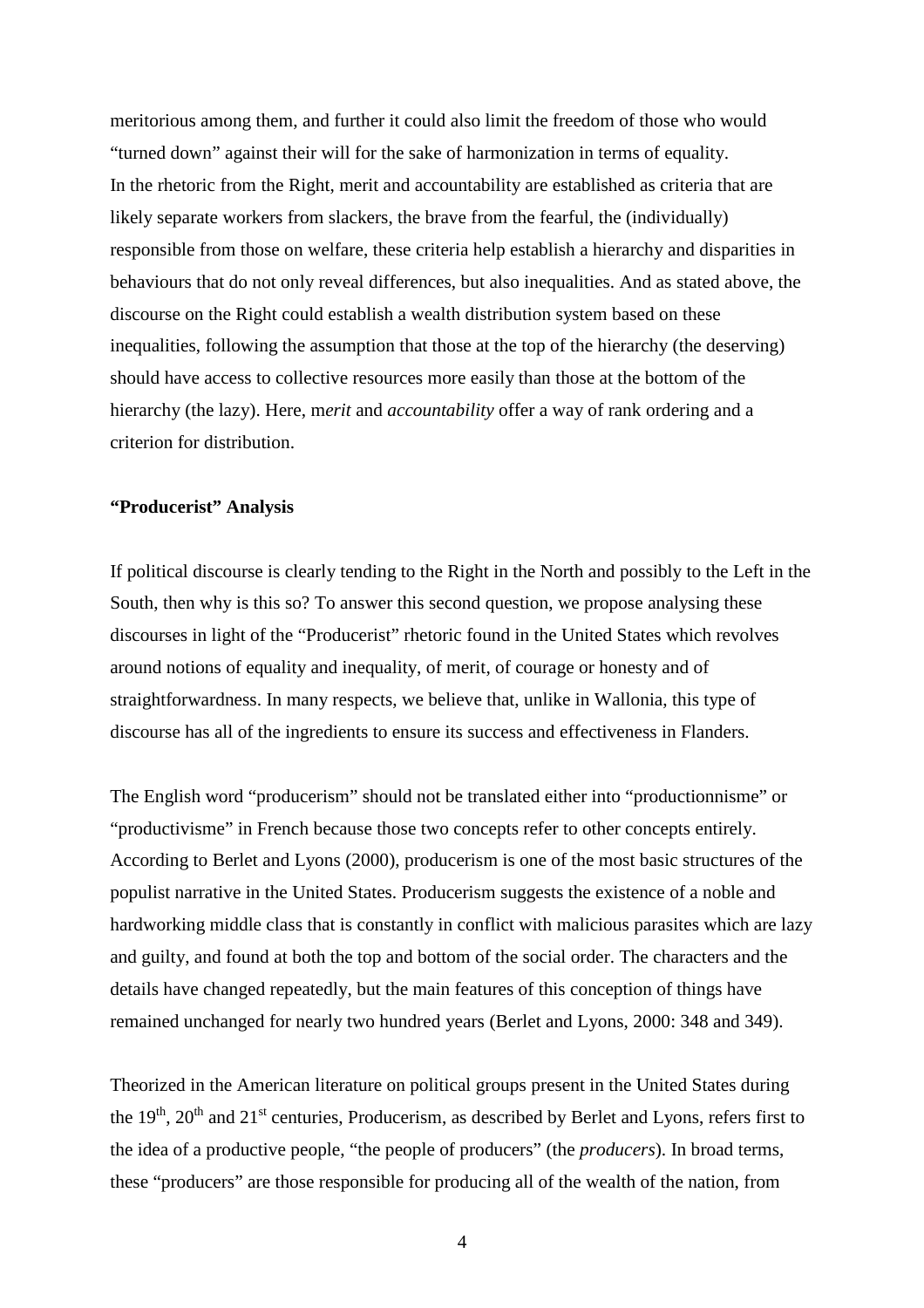growers (farmers) to workers (craftsman), etc. Value creation and the idea of hard work are central tenants here; these producers are identified with the workplace, and hence efficiency, intelligence and especially merit.

The "producers" are represented in the rhetoric of Producerism as being crushed by a set of "parasites" made up of individuals who exploit these producers and the fruits of their labour without themselves participating in the production of the wealth in question. Producerist discourse has the distinction of presenting the productive people as being crushed by two major categories of parasites, "parasites from above" and "parasites from below."

With few exceptions, the parasites from above correspond to the elites as represented in various populist discourses in Europe and throughout the world, "capitalists" for Chavez, "globalists" or "internationalists" for Le Pen, "bureaucrats and judges" for Berlusconi, "corrupt trade unionists" for Thatcher, etc. For their part, the parasites from below refer to a "clique" of lazy people who profit from the system: foreigners, immigrants, welfare recipients, the unemployed and "fake" unemployed, but also "outsiders" of all kinds who also benefit from State resources: subsidized artists, homosexuals, abortion activists, feminists, secular organizations, etc.. Parasites from above and from below the social order are at the heart of the rhetoric of Producerism; they stifle the people who produce the wealth, and they live off of them and at their expense.

The third characteristic of Producerist rhetoric: Producerism maintains the idea that there is solidarity, or failing this, some sort of collusion or tacit agreement between the "parasites" from above and those from below. These are sort of objective allies who do not know each other but who share common interests and a certain complicity. The elitist discourse found in major cities (e.g., Brussels, London, Paris and Washington), who aspire to a cosmopolitanism and a globalization at the same time when immigrants and "bogus" refugees aspire to the disappearance of borders and the free movement of people, illustrates this connivance because these two claims involve different objectives, but which in the end refer to the same reality. The rhetoric of Producerism presents the "parasites" as the protagonists of the same more or less orchestrated bi-product. In this vision, the political elites of Brussels, London and Washington exploit "economic" refugees and all the wretched of the earth to encourage migration, and hence the emergence of multicultural societies. However the narrative is constructed—and they are many—it is every time a question of interests and shared goals

5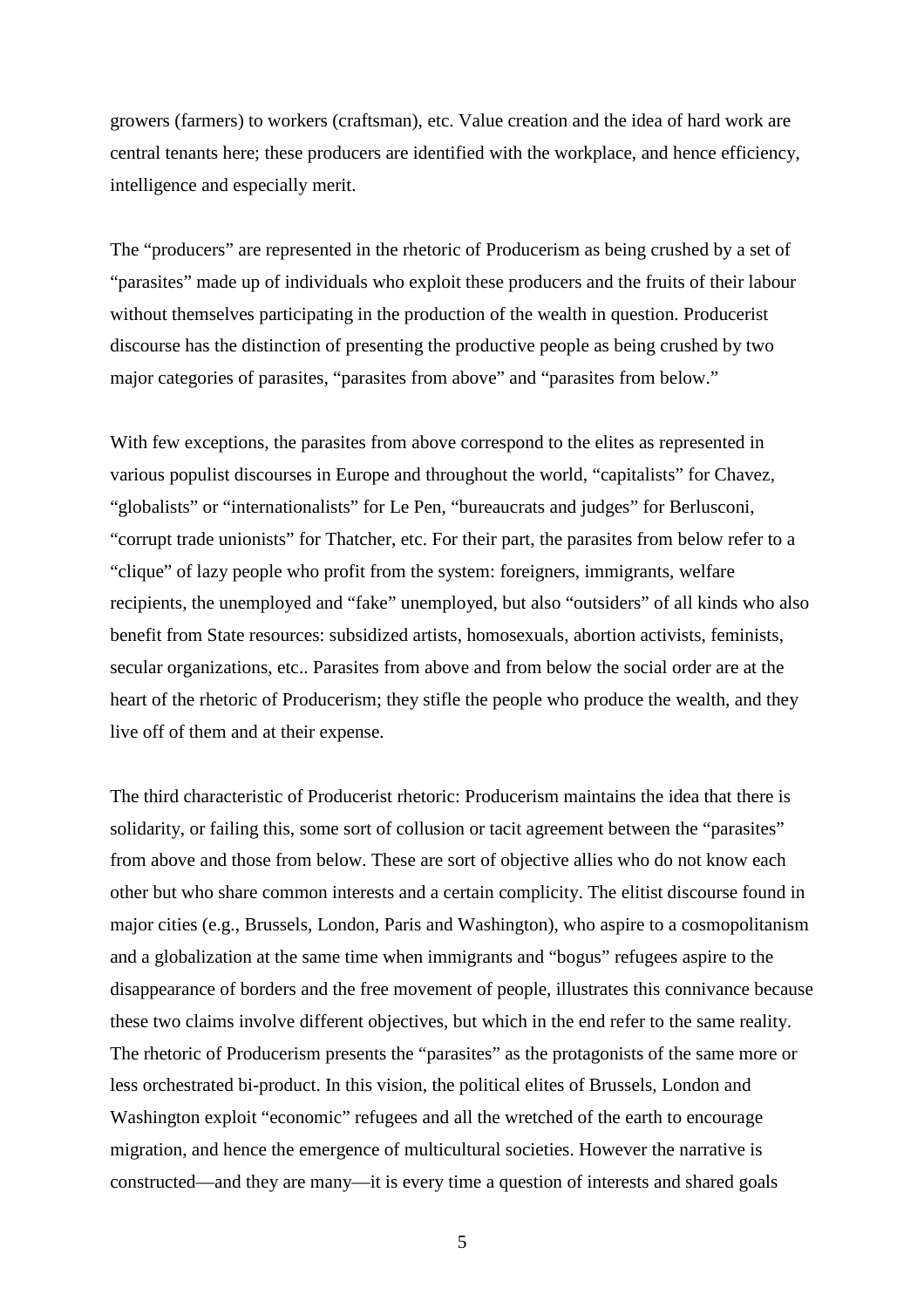between the "parasites" from above and from below; these common interests are contrary to those of the people (the producers).

The Producerism rhetoric found in the United States is a particular category, a specific kind of populism. It borrows from populism the image of an historical and perpetual conflict between those who have power and those who have not; between the financier and the small farmer, between the industrialist and the line worker, between the "over-educated and amoral bureaucrats" and the little people (Kazin, 1998: 1), but the American-style Producerist rhetoric also adds to this image (and to this conflict) a new category of enemies situated at the bottom of the social order.

The rhetoric of Producerism calls into play the figure of the American producer and independent farmer. Historically in the United States, Producerism has glorified the so-called "rural radicals" against the "big capitalist monopolies" (Stock, 1996). Today it is the Tea Party Movement that best embodies the front-and-center return of this rhetoric. The Tea Party emerged at the beginning of the Presidency of Barak Obama; it is a self-identified radical opposition to the federal government, its expenditures, taxes and charges. Their argument is based both on wasteful spending by government leaders and on unearned benefits used by the many recipients of state aid. For example in 2010, the Tea Party was successful in limiting the debate to the American people's real needs in the area of health around the issue of freedom, including freedom to choose or not a health insurance plan and especially of an insurance company of their choice. In doing so, Republicans close to the Tea Party were able to give President Obama a Communist label and put in jeopardy his health care reform bill that has now partly, or completely, failed depending from where we consider the changes.

Producerism revolves around the idea of an imminent threat that may be *economic*: "the parasites threaten jobs and plunder the government resources, health coverage and social security." *Political*: "the parasites are the instruments or the protagonists of a hidden agenda that would undermine the unity and homogeneity of the nation. *Moral*: the decadent school, the media, "contemporary artists," the Liberals (in the American sense of the word) and progressives of all stripes are challenging tradition and moral values. The threat may ultimately be *ethnic*: the mixture of cultures and the multiculturalist ideology threaten identities.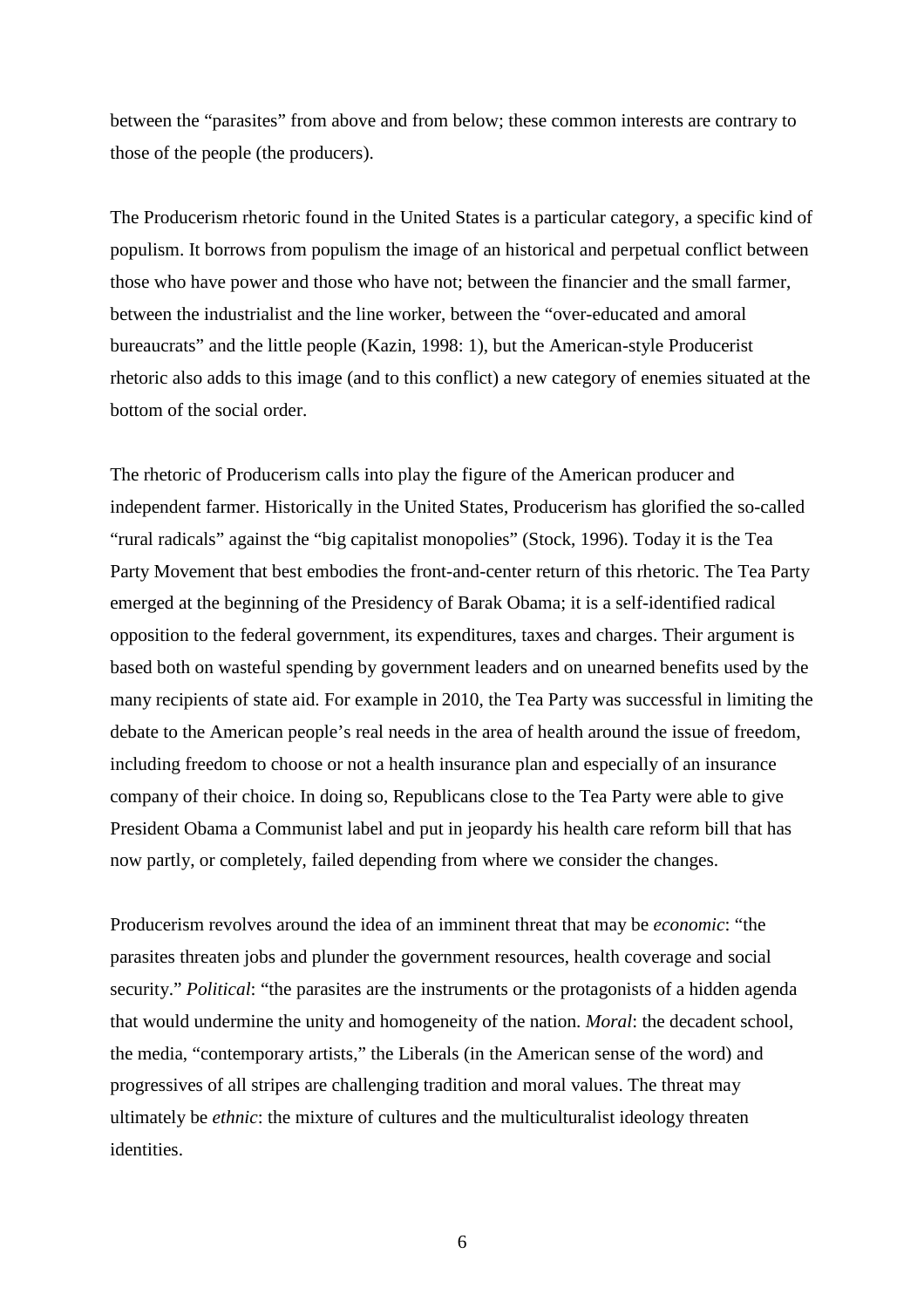The Producerism model is useful for analysis because it places the value of "merit" and the principle of "responsibility" at the centre of its architecture and in many ways, it can work outside of all forms of radicalism condemned by the law, including racism, anti-Semitism and xenophobia. The discourse of Producerism does not challenge people as to what they are (traditional racism) but for what they do; and it does not reject equality for what it stands for, but for the constraints that it can potentially place on meritocratic ideals and on fair distribution of wealth based on merit and accountability. In other words, Producerism glorifies discrimination but skilfully and through the use of criteria that are not prohibited by law: merit, courage, intelligence, responsibility, etc.

The discourse of Producerism is a discourse of the Right that do not condemn equality, but one that assumes it "conditionally" to the extent that certain inequalities reflect the "inequality of effort and of merit," and that in terms of the meritocratic principle, "those who work more or work better should be rewarded" (de Coorebyter, 2010, 17). In revisiting Bobbio on this last point, we see that the strength of Producerism lies in its ability to go and find not one but two "enemies" in the hierarchy of the traditional Right: the one who is at the bottom for being lazy, and the one at the top who managed to make others believe him to be courageous and hardworking, but who actually owes his success to his ability to manipulate. Adding to the justification for the rejection of the lazy benefactor of collective resources is, with producerism, the rejection of the "fake wise guy" who has managed to pass himself off as exceptionally hard-working, but who in fact is merely a profiteer.

Producerism is a meritocratic doctrine that threatens the weak, lazy and welfare recipients who are unequal and, therefore, are at the bottom of the hierarchy, but also the elite who are as deserving as they are manipulative owing their only salvation to the political machine (clientelism) that they have developed with the weakest members of society. This discourse is an extremely powerful discourse of the Right, but it has no links to the far Right! In that it is intelligent, attractive and dangerous, and, as we will show, proves incredibly effective in the North of Belgium.

#### **The Producerist Discourse in Flanders**

The merit of the hard-working people, the endeavours of the Flemish vis-à-vis the Walloons, accountability and the pursuit of effectiveness against waste are omnipresent in the discourse

7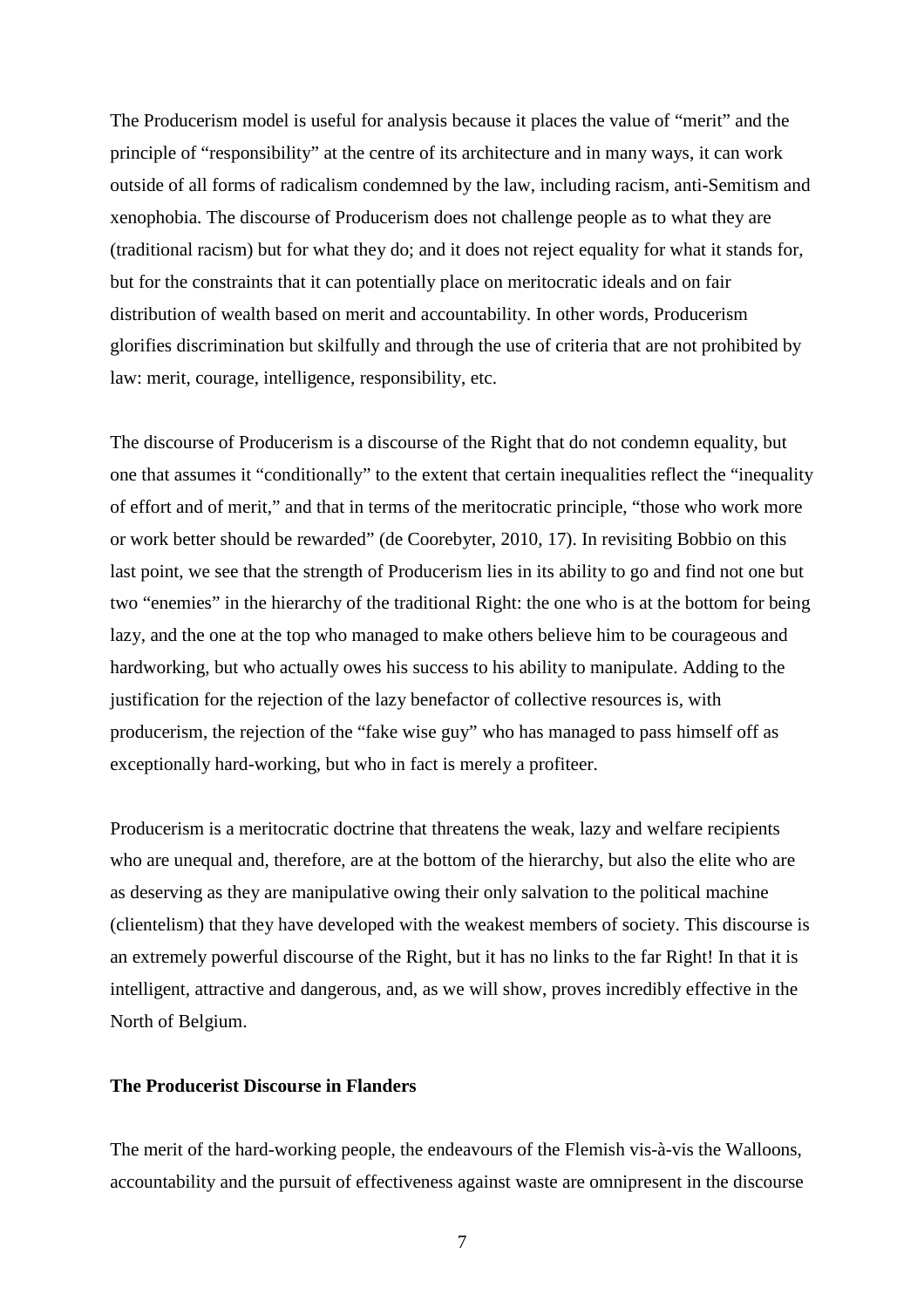of the N-VA; for some time they have structured their discourse notably through including the question of transfers<sup>2</sup>. On January 7, 2005 a journalist from *La Libre Belgique* reported that twelve "trucks (...) took to the roads of Hainaut, allegedly filled with 50 euro notes for a total of €11.3 billion—the amount of transfers North-to-South as the result of a study by the Abafim (Administratie Budgettering, Accounting en Financieel Management), a service of the Ministry of the Flemish Community." The journalist explained that the spokesman "of the N-VA denied wanting to question the very principle of solidarity with the Walloons, but 'would rather replace the current system by a real solidarity of Community to Community.' This would be based on objectivity, transparency and efficiency using the same criteria as those used for the allocation of EU structural funds."<sup>3</sup>

If transfers are organized based on criteria related to merit, efficiency and objectivity and are under the control of Flanders, they pose no problems, *a fortiori* if we allow the N-VA to "assist and mentor" the Walloons so that they learn to become independent and that they also make an effort. If, however, it is simply a matter of automatic transfers without any quality assurance and inspection, then it's a question of a "subsidy tap" and "cash cow". At the N-VA Policy Forum (Planning Conference) of May 19-20, 2007, Bart De Wever stated that Belgium "requires great undertakings by the Flemings for this alleged solidarity. The flow of money from Flanders to Wallonia is like a permanent blood transfusion which goes to a patient who is still considerate enough to squeeze our veins. We have had enough."<sup>4</sup>

The metaphor of the "parasitic patient" refers to a sickened Wallonia whose demands undermine Flanders and, but without killing it, whose survival is a detriment to Flanders; this is characteristic of a parasite. This metaphor is sometimes coupled with the metaphor of the child who is not independent and who needs to learn to be accountable. For example, when De Wever was elected to the Flemish parliament on June 7, 2009, he explained that the Francophones were being "bottle-fed by the State." Speaking of a baby's bottle instead of a transfer, of solidarity, or of funding is not by accident even if Geert Bourgeois employs a vocabulary with fewer connotations: "The annual financial flow from Flanders to Wallonia has increased to almost 10 billion Euros or 342 billion BEF—an amount far greater than the entire budget for education in Flanders. That too is the tax levied on Flanders, and what does

 $2<sup>2</sup>$  I would like to thank Olivier Starquit who helped me to identify and translate the Flemish press sources which I have used here to make my argument.

<sup>3</sup> "Les poids lourds de la NV-A à Strépy," *La Libre Belgique*, 07 January 2005.

 $4$  Quoted on the Union belge website : http://www.unionbelge.be/?p=263.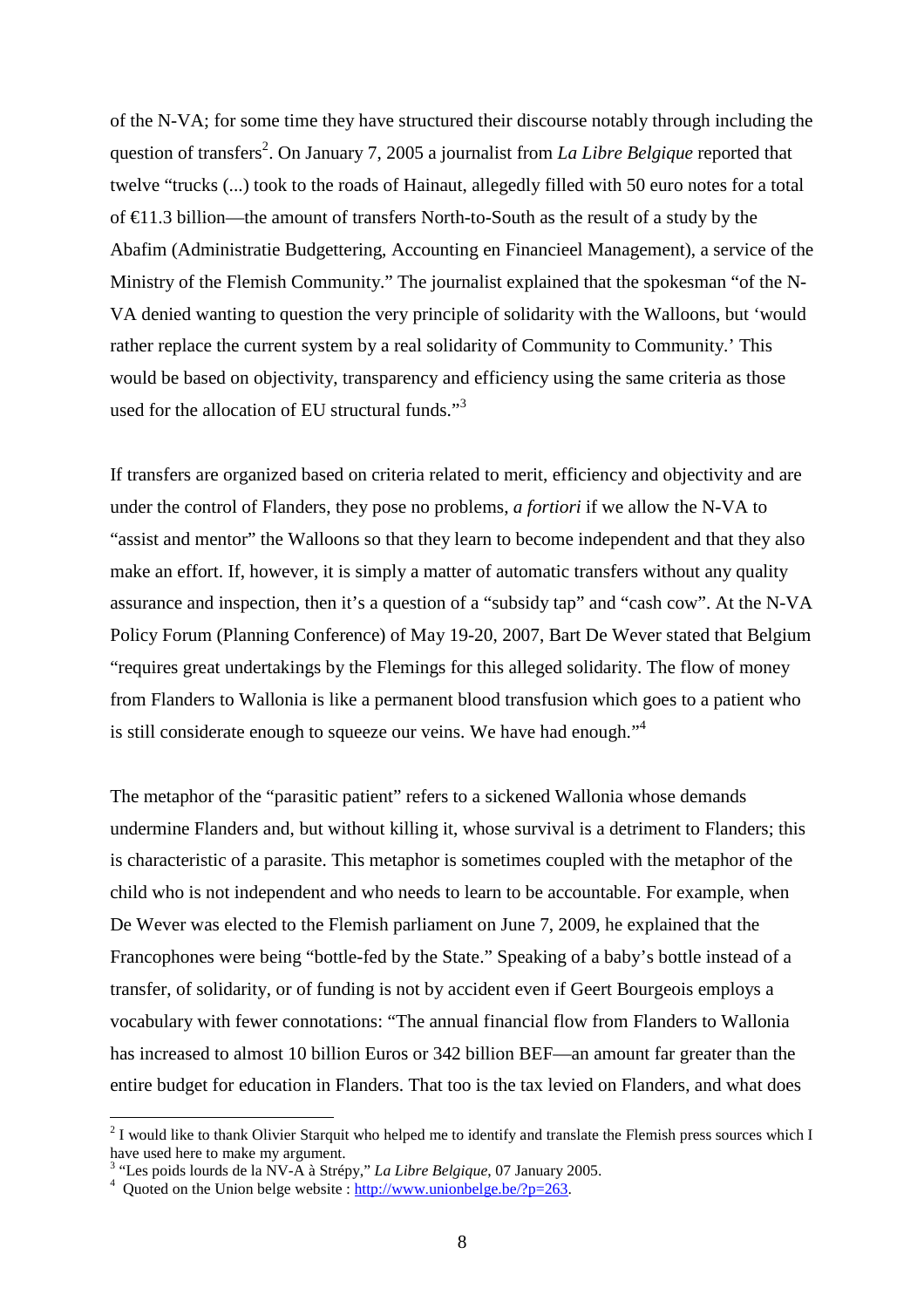Flanders get in return for that? The blocking of Flemish jurisdictional authority in 'time credit' and 'assurances of autonomy'. Flemish solidarity gets in response a negative solidarity."<sup>5</sup>

Besides the working ("producing") people, there are also some discourses that bring to mind parasites living off of the Flemish people! And Karel Dillen, MEP and chairman of the Vlaams Blok, previously explained in March 1991 that the "Walloon parasite has had a custom of being parasitic for over a century and a half."<sup>6</sup> More recently, the Deputy Mayor for Finance in La Panne (Belgium), Serge Van Damme (Open VLD) referred to the arrival of increasingly massive numbers of "Walloon parasites" many "CPAS tourist"<sup>7</sup> who are "second generation unemployed, without the slightest sense of responsibility or work ethic." The Deputy Mayor went on to say that "parents of these tourists have never worked. They themselves do not work. They will never work. These are parasites of democracy. They live off of the CPAS and simply take advantage of the benefits of social security.<sup>8</sup>"

Accused of anti-Walloon racism, the Deputy Mayor hastily explained that his comments were taken out of context, and that he only considered as "parasites" those who abused social security and solidarity. This is an important point because it refers to the power of the discourse of Producerism that can evoke discriminatory notions of work and merit while escaping accusations of racial or ethnic stereotyping. This item also refers to Bobbio and to inequalities as criteria for establishing the distribution of wealth toward the deserving: "For them," that is to say the parasites, "we should have no solidarity" added Van Damme.

In *Der Spiegel* Bart De Wever indirectly associated Walloons with the parasites, explaining that the money transfers could never be like "a drug injection for a junkie."<sup>9</sup>

The rhetoric of Producerism evokes also the parasites situated in "high social order." In this regard, for some elected officials on the Right in Flanders, it is no longer Wallonia or Francophones who are the target, but the elected members of the PS—the face *par excellence*

<sup>&</sup>lt;sup>5</sup> Source: <u>http://www.n-va.be</u>.

<sup>6</sup> *Vlaams Blok Magazine*, March 1991.

<sup>7</sup> CPAS (or *centre public d'action sociale* in French) provides social assistance and various other forms of support to people residing in Belgium with the goal of giving them the tools to reintegrate back into Belgian society. (http://www.cpasbru.irisnet.be/)

<sup>8</sup> Among others, see *Le Vif* and *RTBF* on the web (2010 30th and 31th of December).

<sup>9</sup> *Der Spiegel*, 13 December 2010.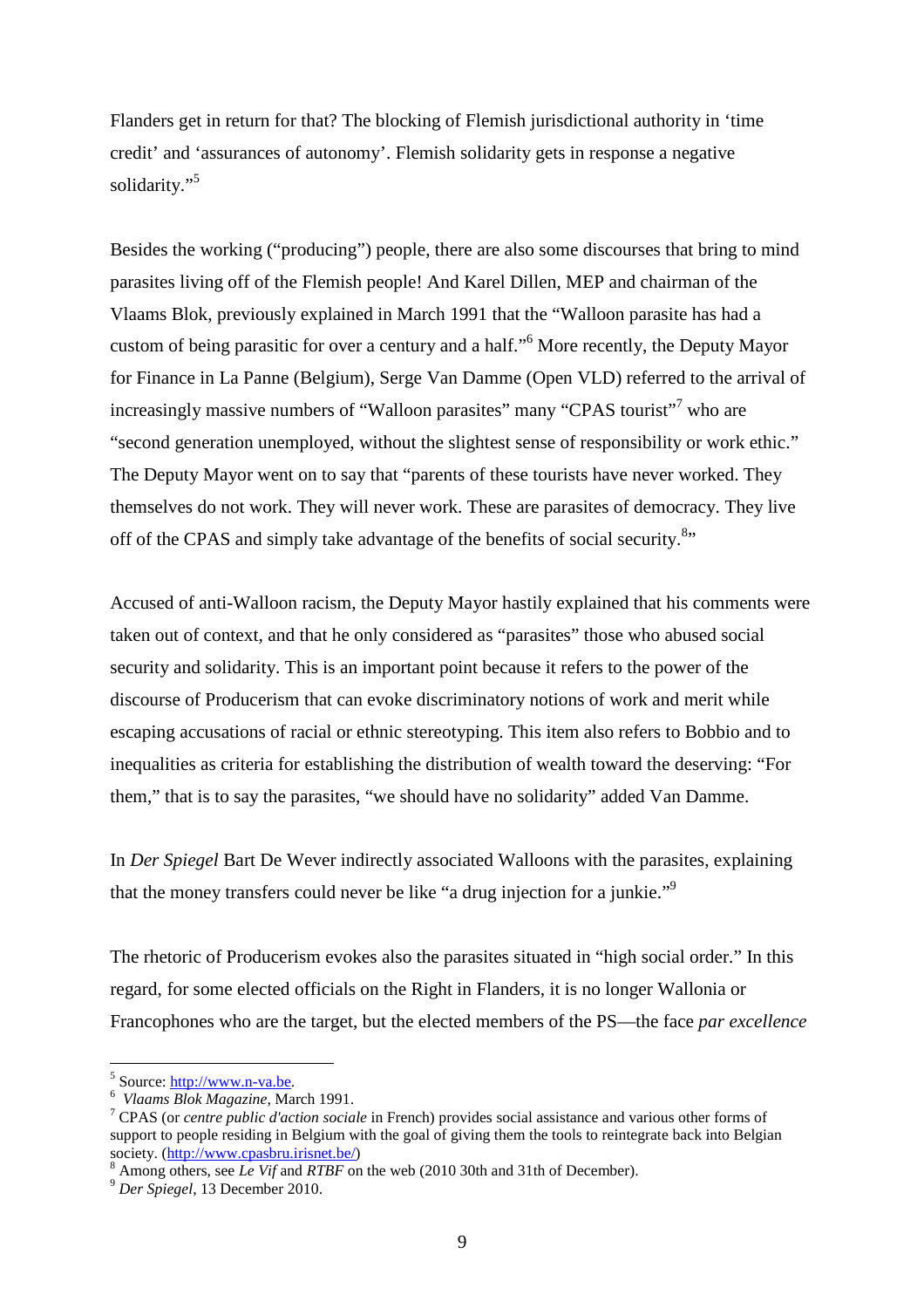of the corrupt elite; the rich Francophones living in the suburbs of Brussels; and the "Brussels elite" who work on Flemish soil, but who dreams of a soulless and rootless cosmopolitan city, where English or French are spoken. The first parasite at the top of the social order is lazy, accused of wasteful spending, and threatens the Flemish worker; the other two types of parasites are accused of endangering Flemish identity and the physical borders that protect it.

As the parasite at the top of the social order, the elected PS is accused of laziness, of corruption and inefficiency, but above all it is accused of allying with the aforementioned parasites at the bottom of the social order. It supports them while owing its survival to the latter through their patronage (clientelism). Here, what is central is the collusion between, on the one hand, the unemployed (or welfare recipients), and on the other, the corrupted official who gives small favours in order to be (re)elected.

For example, as recent as 2010, the website of the N-VA maintains some older quotes like the one of November 1, 2006 entitled: "We pay for the rotten PS system." Interviewed in *P Magazine* on the scandals affecting Wallonia and the fact that the PS was not sanctioned, Bart De Wever responded: "It absolutely does not surprise me. You should see the number of Walloon voters who have an interest in keeping the PS in power. In Seraing, 28 percent of the population lives in public housing. In Charleroi, almost half the population lives on welfare; only 53 percent of the population is currently working, and of those 53 percent, 39 percent work in public service. The PS system is based on a political patronage similar to that of Eastern Europe. And Walloon voters applaud as the bill is paid by the Flemish...We Flemish pay for this system. We maintain it through our annual transfers to Wallonia. It's like bringing water to the sea. It is noble to reach out to those weaker than us and help them through a bad patch, but the PS does not wish to improve the situation; it wants the situation remains as it is. It has an interest in having many people depend on the state, and, therefore, the PS."<sup>10</sup>

The rhetoric of "the PS State" ("L'Etat-PS") is highly developed in the rhetoric of the Right, especially in the VB (*Vlaams Belang*). Thus, in an "Open Letter to Bart De Wever," Bruno Valkeniers (current president of the VB) explained on October 16, 2010 that the deadlock had "never been so pronounced, simply because the true motives have become clear: the PS-State will never tolerate the Flemish cash cow to have its own stable; the milk will always flow

<sup>&</sup>lt;sup>10</sup> Source: www.n-va.be/citaten/wij-betalen-voor-het-rotte-ps-systeem.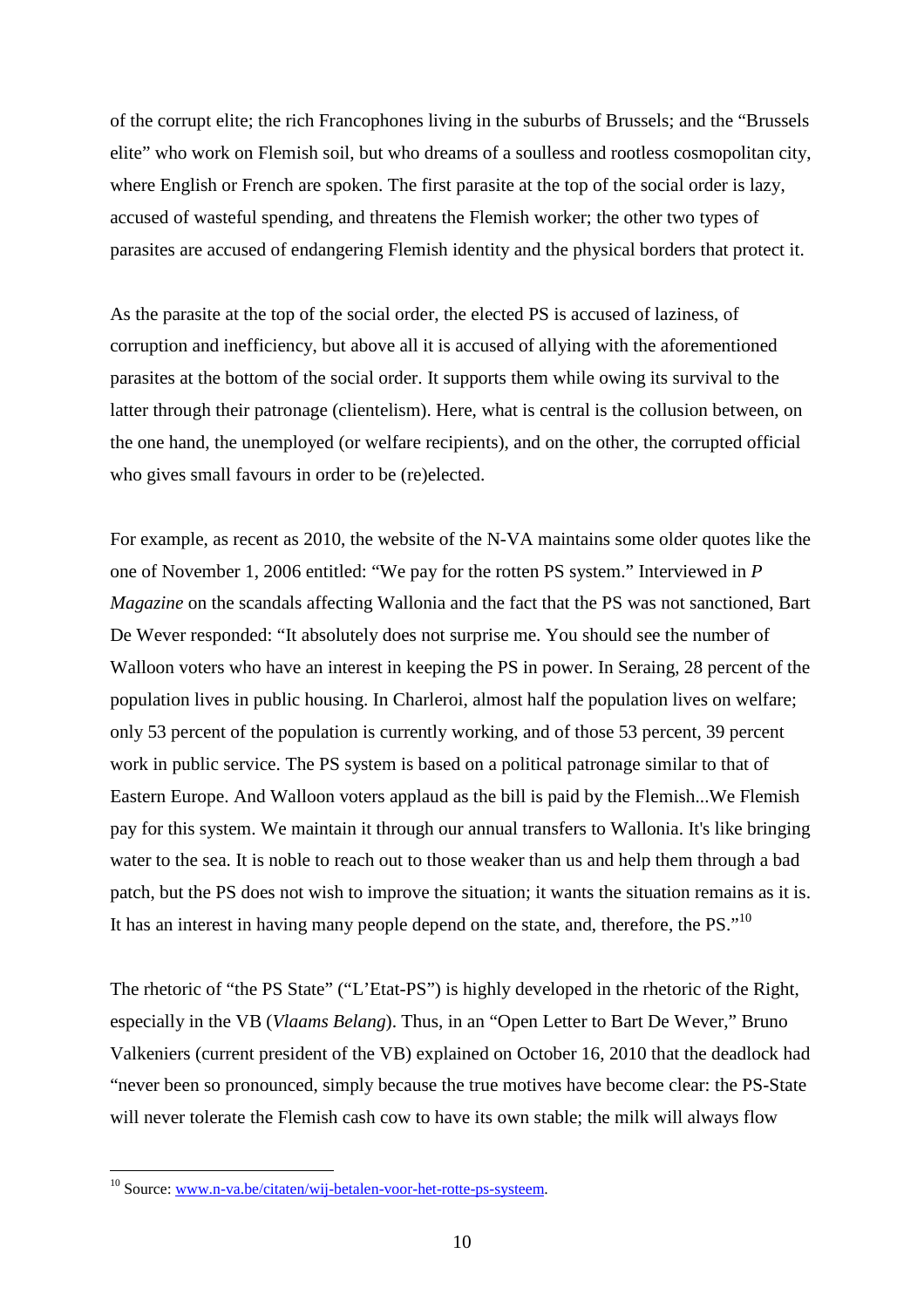southward through an artificial pipeline." The following year, on January 27, 2011, Guy D'Haeseleer (*Vlaams Belang*) and his associates filed a motion for a resolution on the resolution of the division of social security: "Only then will Walloon politicians feel the need to drastically reverse the current trend and, eventually make some difficult decisions. This will free Wallonia from the iron rule of statism and cronyism that characterized the PS-State and will return State pride to the people of Wallonia."<sup>11</sup>

The principle of solidarity between the parasites of the top and of the bottom is fundamental in the rhetoric of Producerism, and demonstrates a highly effective discourse on the Right. It has the quality of explaining and linking, in a simple and clear manner, complex ideas which may otherwise be unrelated. Thus, the reasons for the electoral success of the PS; the difficulty of internal party reform; the nature of North-to-South transfers; the problems of unemployment, (job) insecurity and poverty in Wallonia; economic redevelopment in Wallonia; and other issues are being assembled behind a single and compelling explanation.

In a statement entitled, "The Socialist Party is having a party at Flemish taxpayers' expense" (August 6, 2006), not without cynicism, Frank Vanhecke of Vlaams Belang illustrates in detail the waste of public money by PS politicians in the name of electioneering and cronyism: "Tomorrow is the start of the Giro, the Tour of Italy beginning in...Wallonia (in Seraing). Seven Walloon cities will be visited in all. According to the Walloon Region, the cost is no less than  $\epsilon$ 1.317.500. The choice of stating and stopping points is at least interesting. Many Italians live in Seraing. Charleroi is the basis of the Socialist Jean-Claude Van Cauwenberghe. Namur is the capital of Wallonia. Chairman of PS Elio Di Rupo lives in Mons. Wanze is the municipality of Gaston Gerard (PS), MPP of Liège in charge of sports. Perwez is the municipality where André Antoine (CDH), Walloon Minister of Economy, is the *bourgmestre*. Finally, Hotton is where Philippe Courard (PS), the Walloon Minister of Internal Affairs, lives. These and other dignitaries of the Walloon PS State will be all smiles at the podium in the coming days. They will be celebrating with the money that comes mostly from Flemish and European taxpayers; money that should be helping the bankrupt Walloon economy to bounce back, and not to put politicians in the limelight. These Walloon stages of the Giro are an obscene form of monetary waste. (...) With the exception of the catering industry in seven Walloon municipalities—each for one day—the Giro is of no economic

<sup>&</sup>lt;sup>11</sup> Source: http://www.lachambre.be/FLWB/pdf/53/1127/53K1127001.pdf.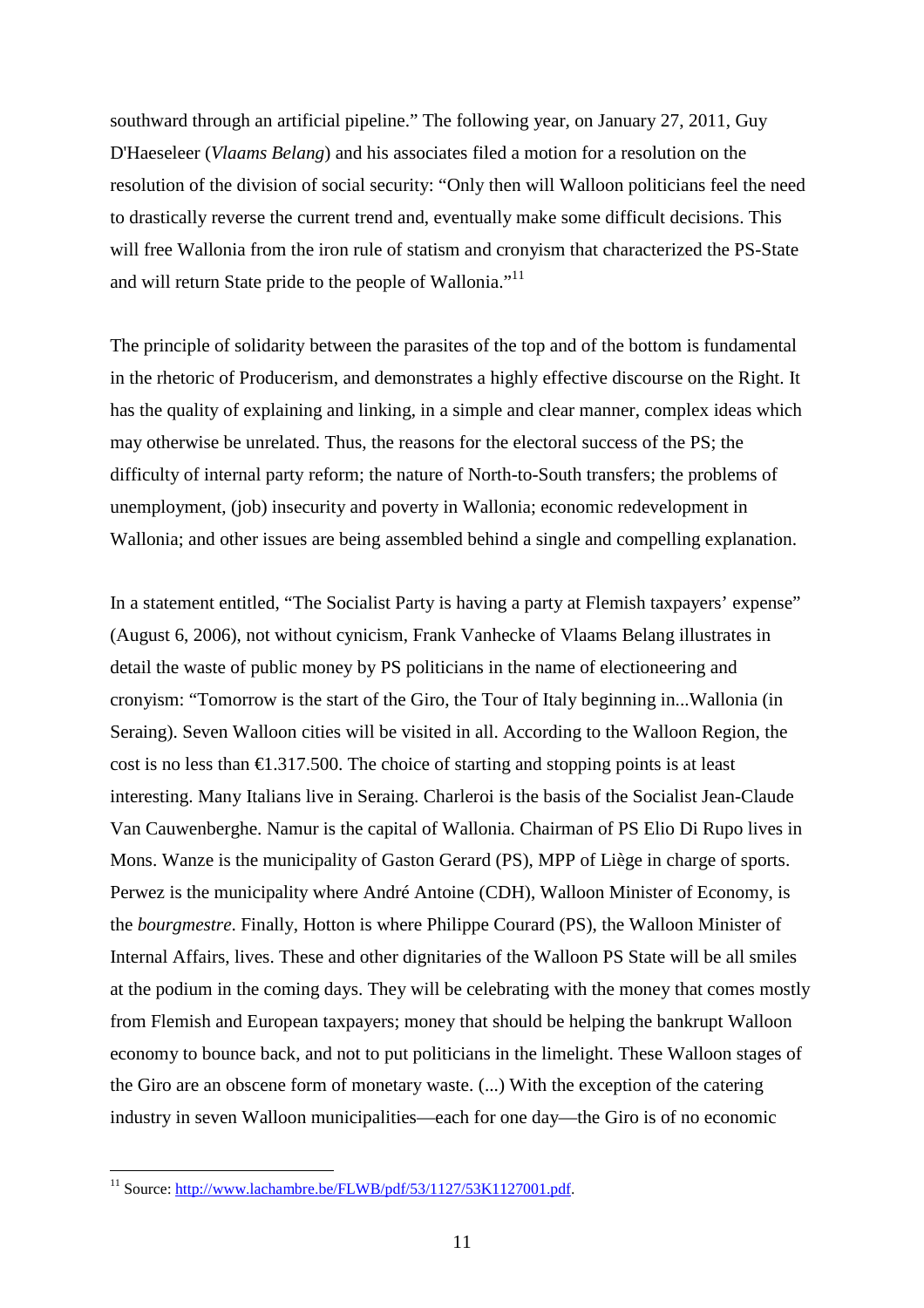importance in Wallonia. Vlaams Belang will ask the European Commission if EU funds were used for this 'bread and circuses' project."<sup>12</sup>

The rhetoric of Producerism on the Right in Flanders calls to mind elected PS officials as well as the Francophones of wealthy Brussels suburbs, and the elites of the European Union. If the first is wasting public money for "their clients", the other two types of "parasites" are accused of endangering the Flemish identity and physical borders that protect it. Here, it is no longer the concepts of accountability, efficiency and merit that are mobilized to discredit the "PS State", but the Flemish notion of *inburgering* (settling) used to "protect themselves" against the French-speaking and European elites who covet some municipalities. The local integration strategy introduces a special condition for the sale of certain lands and buildings constructed upon them. Only people with a "sufficient connection" with the municipality can buy the land and buildings: "A person is considered to have a sufficient connection with the municipality if they meet one or more of the following conditions: (1) Have been a resident of the municipality or a neighbouring municipality for at least six years without interruption (provided that the municipality is on the list of municipalities where a policy of local integration is applied); (2) Perform activities (an average of at least half a working week) in the municipality; (3) Have built a societal, familial, social or economic relationship with the municipality on the basis of a substantial and long-term nature."<sup>13</sup> If the criterion of merit enables the exclusion of the lazy elite, the "local integration strategies" are able to exclude French speaking citizens and European elites.

All elements of the rhetoric of Producerism are present in the political discourse of the Right in Flanders. We find the parasite from below, the parasite from above, the solidarity between them, the idea of hard work, the idea merit and the idea of responsibility. All this refers to the idea of people being squeezed; a people suffocating, according to the slogan of the N-VA: "Laat niet verstrikken Vlaanderen," literally: "Do not let Flanders choke."

Previously we saw that the rhetoric of Producerism found in the American Tea Party (Movement) skilfully made references to communism. Bart De Wever has had several opportunities to also make this type of reference. Thus, he could say (as seen above) that "The

<sup>&</sup>lt;sup>12</sup> Franck Vanhecke, former Vlaams Belang Chairman. Source : http://www.doorbraak.org/nieuws/34/met-onskun-je-praten.

<sup>13</sup> The *inburgering* decree : http://www.rwo.be/Default.aspx?tabid=12339.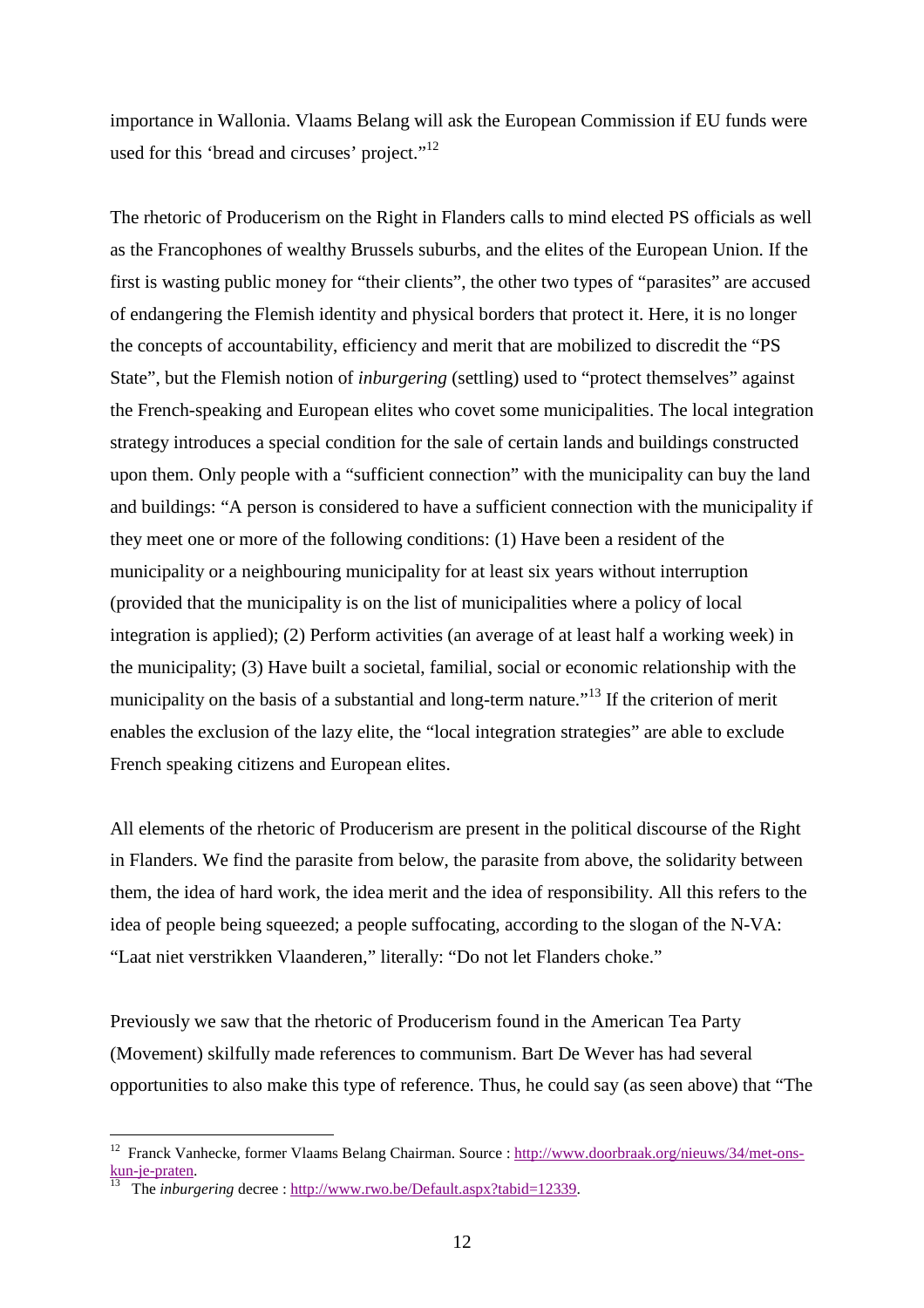PS system is based on a political patronage similar to that of Eastern Europe." And in *Het Nieuwsblad* of October 21, 2004, he denounced the financial flows "from Wallonia to Flanders [which] are higher than we thought." He added: "We Flemish, give [to Wallonia] more than West Germany gave to the GDR."<sup>14</sup>

We indicated at the beginning of this text that it was not so far the discourse in Wallonia that was turning to the Left than the discourse in Flanders that was turning to the Right. All that we have presented here has indicated a move rightward in the political discourse in Flanders, and it is legitimate to ask why we are witnessing such a difference between the South and the North in Belgium.

First observation: The fact that it is very difficult to stir up a discourse of Producerism in the South of the country explains a great deal. If the idea of the parasite profiteer such as the unemployed or the immigrant is not absent from some political discourses in the South, notably that of the *Mouvement réformateur*, *Parti populaire* and in small political parties of the extreme right, it is very difficult to position in Wallonia such a discourse in a more complex logic of collusion with their fellow parasites of both the top and bottom of the social order, and further to integrate the whole in the context of the "conflit communautaire". The argument of a "PS State" exists in some of the discourses found in the South, but it is less effective because it implicitly discredits different coalition partners—that is to say, the other major parties which work with the PS— regarded as incapable to change the course of politics, and under the tutelage of the powerful Socialist Party (PS) : talking about "PS State" for a coalition partner means admitting its own weakness or dependency. On the other hand, the argument of a "PS State" can, under no circumstances, be used by politicians in the South as an argument to justify the responsibility of the Flemish vis-à-vis a fair number of problems. It simply does not work.

The mounting rhetoric of Producerism is significantly less effective in a French-speaking Belgium satisfied with the status quo regarding state reform and, by its increasingly francophone nature, concerned little with Brussels and its periphery.

<sup>&</sup>lt;sup>14</sup> Source: http://www.nieuwsblad.be/article/detail.aspx?articleid=GPQ9LL21.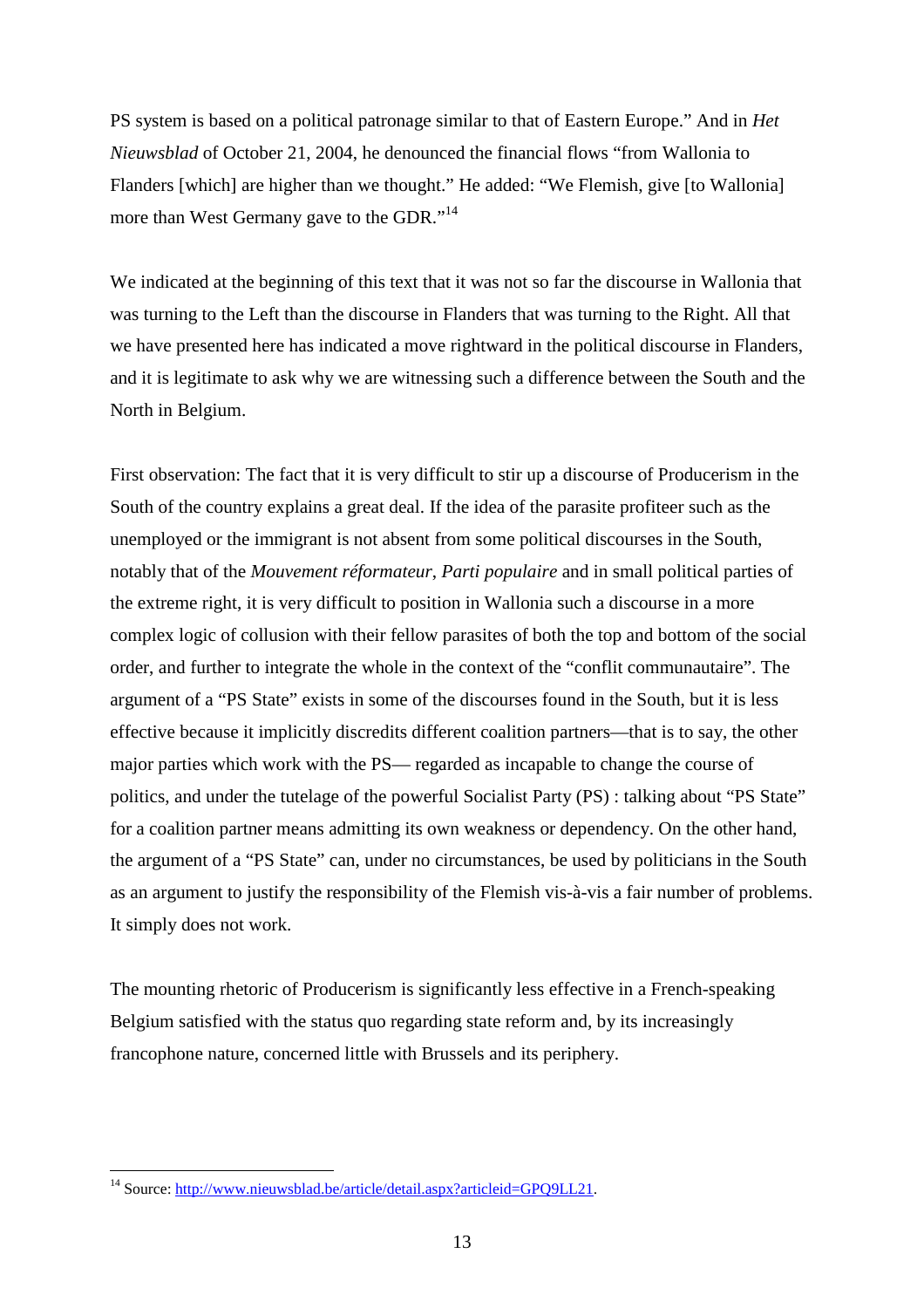Second observation: the discourse of Producerism works better in Flanders than in Wallonia because it can take advantage of populism's classic formula. As a discourse praising the people against the elite, populism has the distinction of replacing the so-called "artificial Left / Right divide" with an opposition between those who adhere to the system and those who reject it. With the idea of "big government spending," and the idea of a federal government "against" Flanders, the Flemish Right can seamlessly integrate communitarian issues in classic opposition found in populist discourse ("the people" against "the system"). However, this approach is fundamentally impossible in Wallonia, where the "federal state" is considered as the guarantor of a number of mechanisms of solidarity and hence stability. The federal system is perceived of as the protector of the South, and can in no way be part of a populiststyled discourse.

## **Conclusion**

Does this line of argument pose a problem? Not if we restrict ourselves to the Flemish context. However, it would be a problem if we expand this argument to the entire Belgian context, particularly in terms of solidarity and redistribution of wealth based on responsibility, courage and merit.

The Producerist model that drives the discourse on the Right in Flanders aims to propose solutions to the adverse consequences of the market without calling into question the very principles of the market, of free competition or globalization. It is a model that attempts to protect Flemish cultural and linguistic identity as well as the well-being of its people in terms of access to resources without yielding to an expensive and wasteful "state egalitarianism" found in the socialist model of Belgium's South. By limiting the (potential) number of beneficiaries of solidarity on the basis of criteria linked to attachment or integration (*inburgering*), merit and accountability, the discourse of Producerism offers to maintain broad individual freedoms, particularly economic freedoms, while providing a range of protections in terms of access to resources, but also protecting language and culture. The "integrated worthy people" can then play it both ways: playing the game of international competition while benefiting from a social security system; enjoying a strong free enterprise all the while being covered by a sort of regional solidarity accessible only via strict criteria.